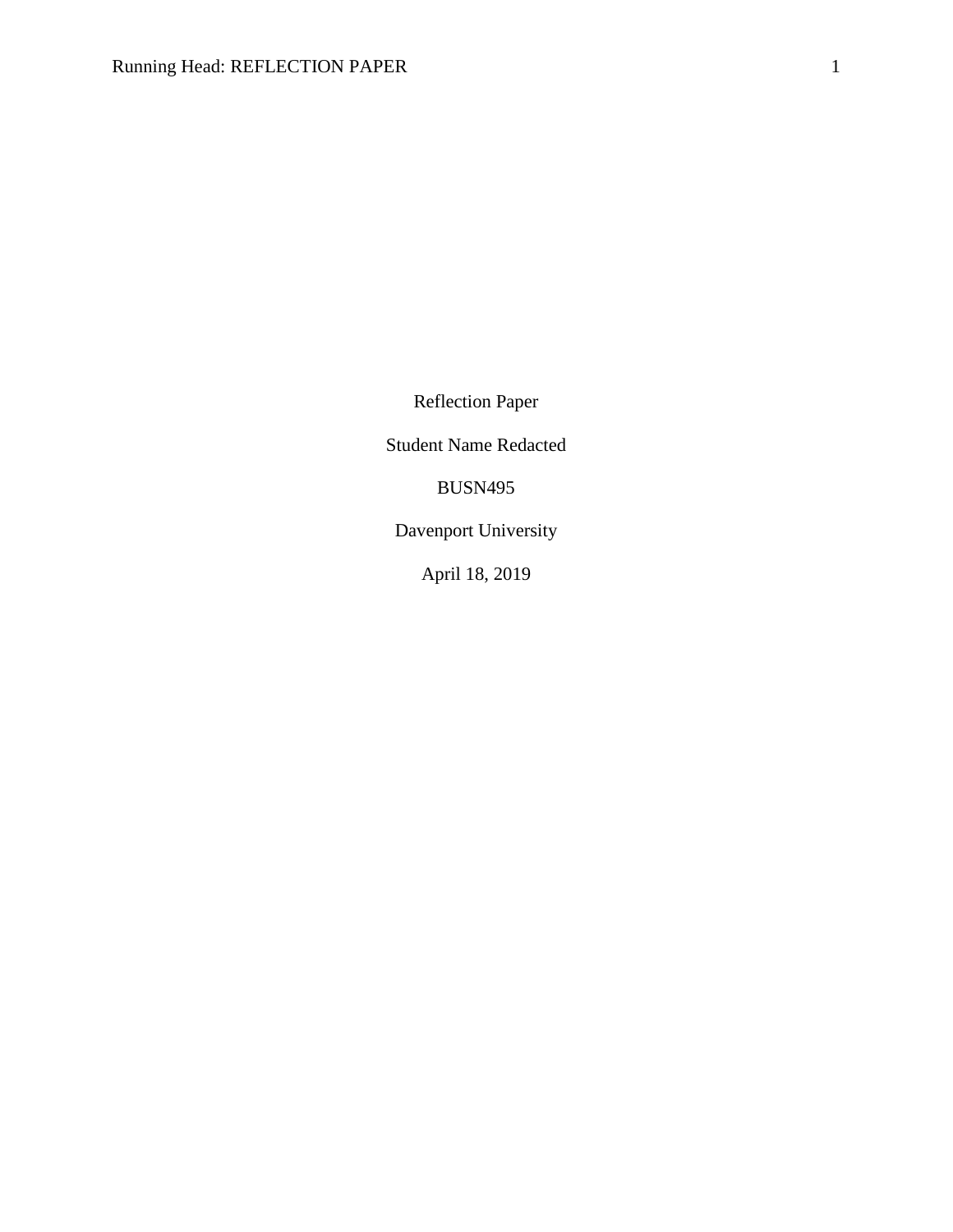This reflection on my experience within the Bachelor of Business Administration (BBA) degree program will help provide an accurate level of achievement through critical assessment. The BBA degree will allow me to gain experience in my current career, and it will open doors in the future that could have never been sought after previously. Throughout the reflection paper, I will be discussing my knowledge in business decision tools, principles of accounting, marketing, finance, humane resource, and marketing, professional standards, principles of ethical, legal, and cultural dimensions, and lastly, global business environments. With examples to help understand the proficiency of my education, I believe I have excelled in the overall requirements of the learning outcomes.

### **Business Decision Tools**

One of the most beneficial business decision tools to inform business decision-making was reflected during the final semester with the Business Capstone course with the feasibility presentation. "This is among the tools that should be used at the very beginning of launching a new product or service" (Moses, 2017). This course put business making decision skills to the ultimate test by forcing students to create their own business. From start to finish, it was the students responsibility to research, compile, organize, and present the information in a way that would interest others. The feasibility allowed creativity, uniqueness, and reality at the finger tips of the students. For myself, it taught me residence and patience. I researched the business of owning a wedding venue. Although, I picked this at first because this would be a dream business for me to own one day my priorities shifted as the semester continued. I learned the difficulties and challenges that the wedding industry truly faces. It helped me face the reality of owning my own venue one day, and it prepared me for the real world of creating a feasibility presentation at some point throughout my career.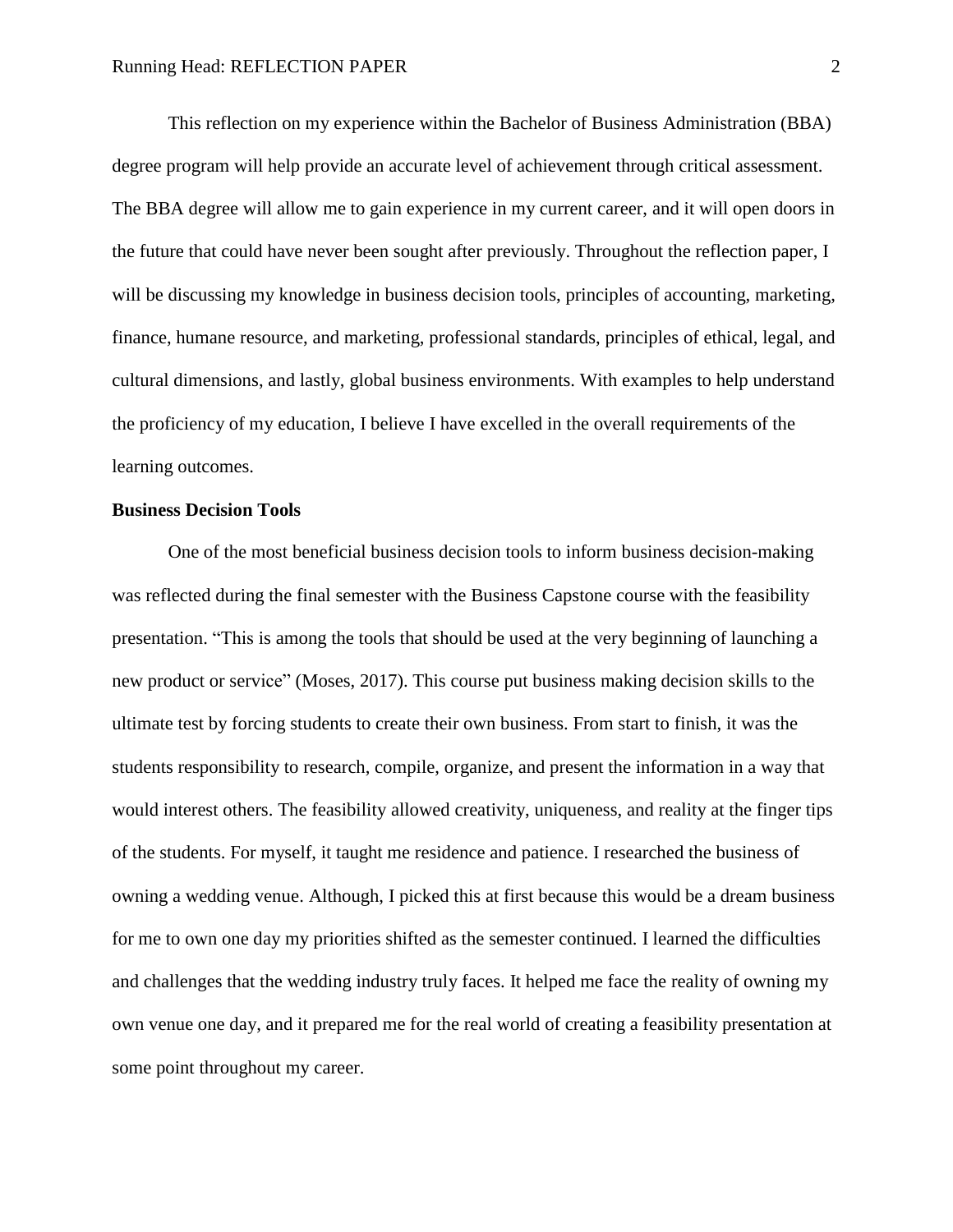### **Principles of Accounting, Marketing, Finance, Human Resources and Management**

Throughout the education opportunity I have been given by Davenport University and the professors I have gained more knowledge in understanding the fundamentals and principles of accounting, marketing, finance, human resources, and management. The thing I know now that I did not know then was how many similarities these principles carry throughout the business world. All five of these principles work closely together to ensure that the business is running effectively and efficiently. During my courses in accounting, marketing, human resources and management, I have encompassed the knowledge it will take to help me grow throughout my career. Any management position will require a high level of experience within these principles, but I have taken the small step towards a very big future. I learned that people, operations, accounting, strategy, finance, and marketing identify the success of a business. By adapting to the core concepts of each of these aspects individually, this will allow me to become the most successful version of myself. I noticed that I benefited most from the strategic principles that intertwine with each of these aspects. "The ability to take a high-level, strategic view of a business is necessary to identify opportunities and to stay ahead of external forces such as new competition and changing consumer demand" (McPherson, 2017). Once I find myself facing each of these principles after graduation, I believe I will be a much stronger candidate for a business administration position of my choice.

#### **Professional Standards**

My professional standards have grown immensely, especially during my internship process. I was fortunate enough to continue my every day career as my internship. However, this did not mean that I had the easy way out. My manager challenged me in new ways, and she allowed me to obtain more responsibility than ever before. One thing she encouraged our team to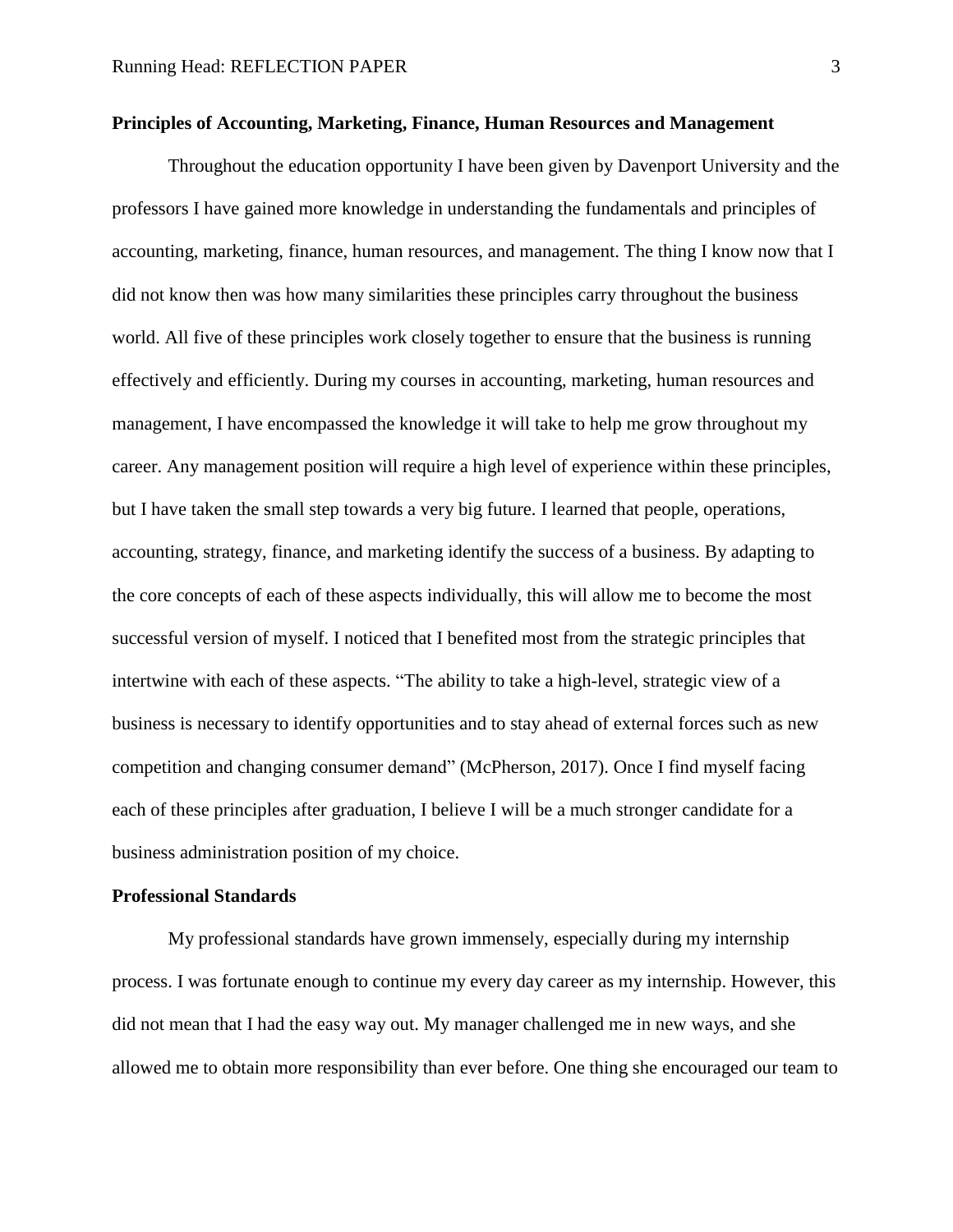encounter was our professional standards. Similar to a recent resource, my manager made it a priority to focus on the workplace code of conduct, interpersonal communication, administrative behavior, and revising the rules (Bianca, 2017). By making these a main focus in the workplace, it allowed our team to grow in new ways that we never imagined. In addition, my courses in Human Resource Management (HRMG 213) and Organizational Behavior (MGMT 357) helped my understanding grow from Spring of 2018 until now. I force these being standards that I will carry with me throughout any career.

#### **Business Decision-Making**

There is going to be business decision making in any position within a business. The biggest factor that will set someone a part from other employees may include the decisions they choose when considering the principles of ethical, legal, and cultural dimensions throughout the business.

#### **Principles of Ethical, Legal, and Cultural Dimensions**

The principles of ethical, legal, and cultural dimensions were a newer concept to me. I approached the course with a fresh mind that was willing to learn about these principles from start to finish. As mentioned in a recent article, "Ethical thinking involves the intricate process used to consider the impact of our actions on the individuals or institution we serve" (Chmielewski, 2004). During the Professional Ethics (BUSN 210) course, these principles were first addressed. Little did I know that these principles would then carry over into the remaining of my courses. Although, these principles were reviewed in slightly different ways, the overall goal was the same to promote a ethically, legally, and culturally mindful workplace.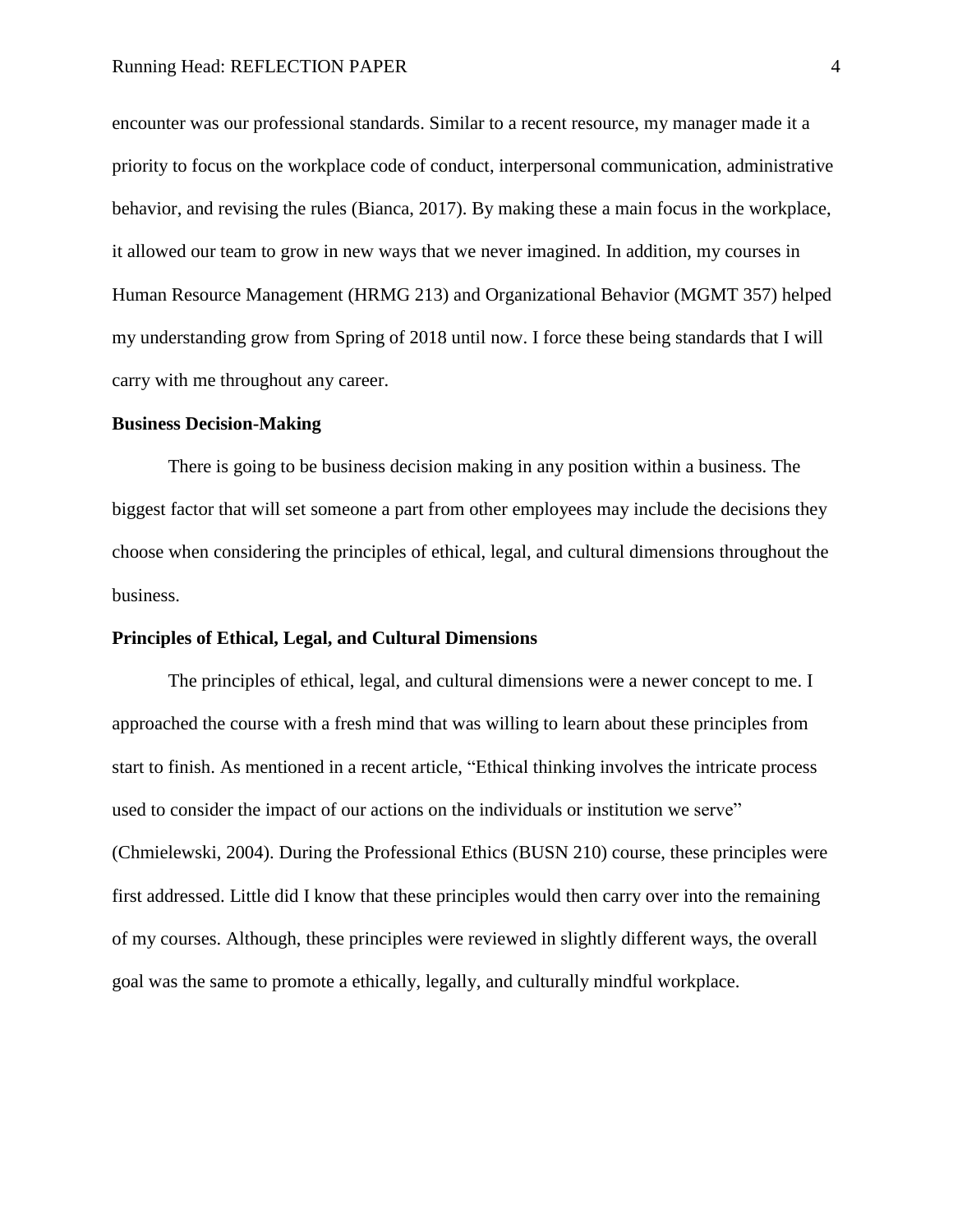#### **Global Business Environment**

Being involved in the Bachelors of Business Administration degree helped me realize the potential that most businesses have when considering the global business environment. During the International Business course, we had the opportunity to learn about different businesses and their platforms for international outcomes. It was an extremely eye opening experience.

#### **Learning Outcomes**

The concept behind learning outcomes is for the students to strive to educate themselves and exceed the requirement. The learning outcomes for the course were listed as the following:

- 1. Develop a comprehensive and cohesive business plan that includes potential for expansion internationally.
- 2. Justify strategy selection, goals, forecasts and tactics using research and financial information
- 3. Evaluate the feasibility of a business opportunity
- 4. Analyze the external and internal environment of an organization using strategic analysis tools to identify entrepreneurial opportunities and opportunities for international expansion With these learning outcomes considered, we are going to take a closer look into how these learning outcomes effected my education throughout the course.

## **In which of these learning outcomes do you judge yourself to have achieved significant proficiency?**

I believe I have achieved significant proficiency in providing and developing a comprehensive and cohesive business plan that includes potential for expansion internationally. These assignment opened opportunity for uniqueness and creativity. I felt as if my skills were utilized fully and I enjoyed the experience throughout the assignment.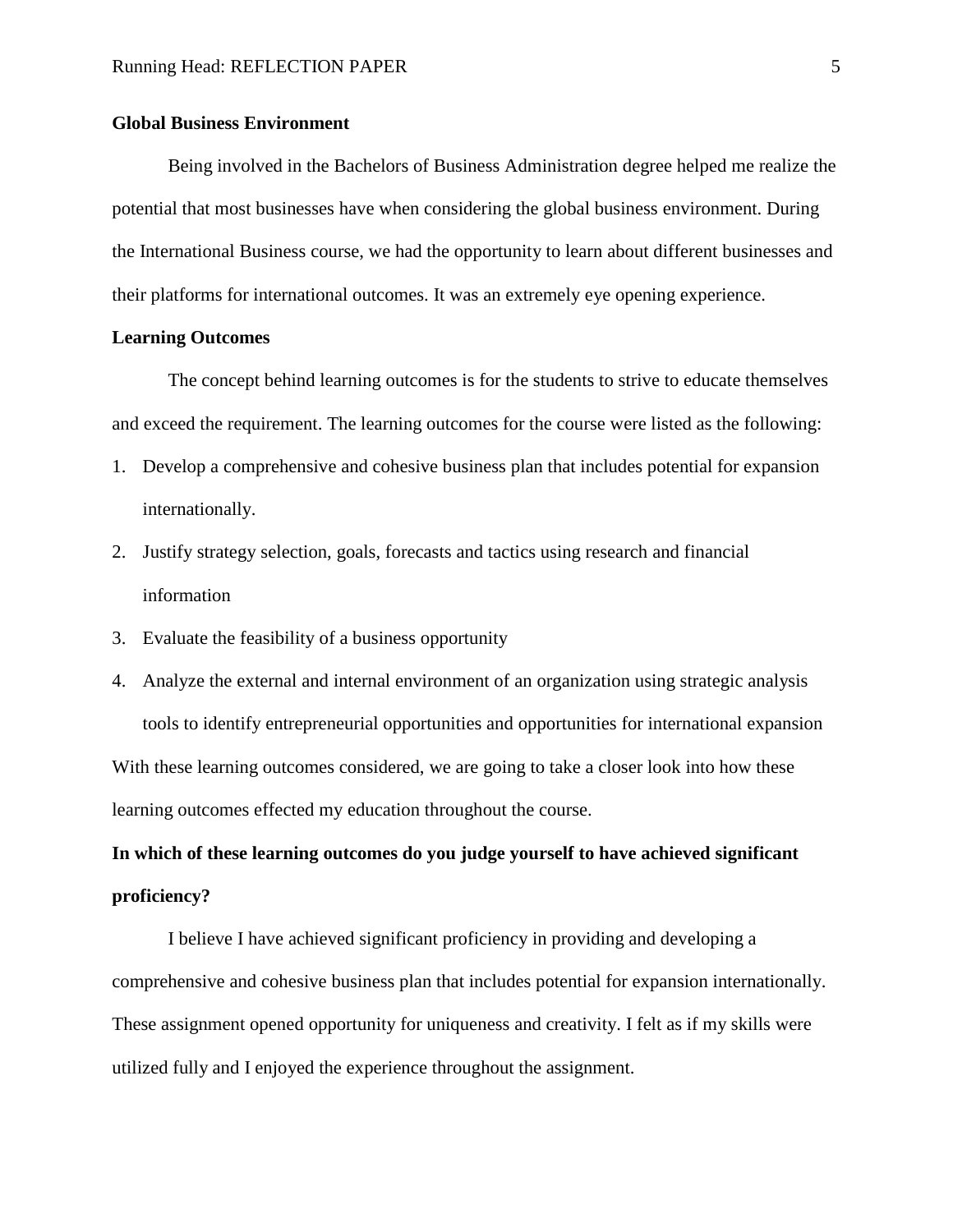# **With regards to the five BBA degree outcomes, where do you judge yourself to have achieved less proficiency?**

When considering where I may require the most room for improvement, I would suggest the justification of strategy selection, goals, forecasts and tactics using research and financial information. I previously would have predicted these being one of my strengths throughout the course. However, I have noticed a weakness in this outcome.

# **Where or in what courses or experiences within the course of the BBA Degree program did these challenges manifest the most?**

Previous to my education with Davenport University, I had never participated in any courses involving accounting. Once arriving at Davenport University, I realized that this was simply unavoidable to obtain my Bachelors of Business Administration, but I was at terms with this. I knew it would challenge me, but I was hoping I would come out stronger because of the experiences that I out myself through. Ultimately, I educated myself in this topic more than I anticipated. However, I did find the most difficulty within Accounting Foundation 1 (ACCT 201) and 2 (ACCT 202). These courses will allow my skills in strategy selection, goals, forecasts and tactics using research and financial information to continue to grow, even far after my educational experiences with Davenport are surpassed. I believe that knowing your weakness gives you an advantage in the workplace. There are a wide variety of people that are either not aware of their weakness or they are not willing to admit them. If we are learning about ourselves, this will give us the ability to grow. According to a recent article, "Knowing your weaknesses gives you a clearer understanding of things that may be holding you back, and you can then work around finding ways to not let your weaknesses pull you behind" (Pillay, 2018).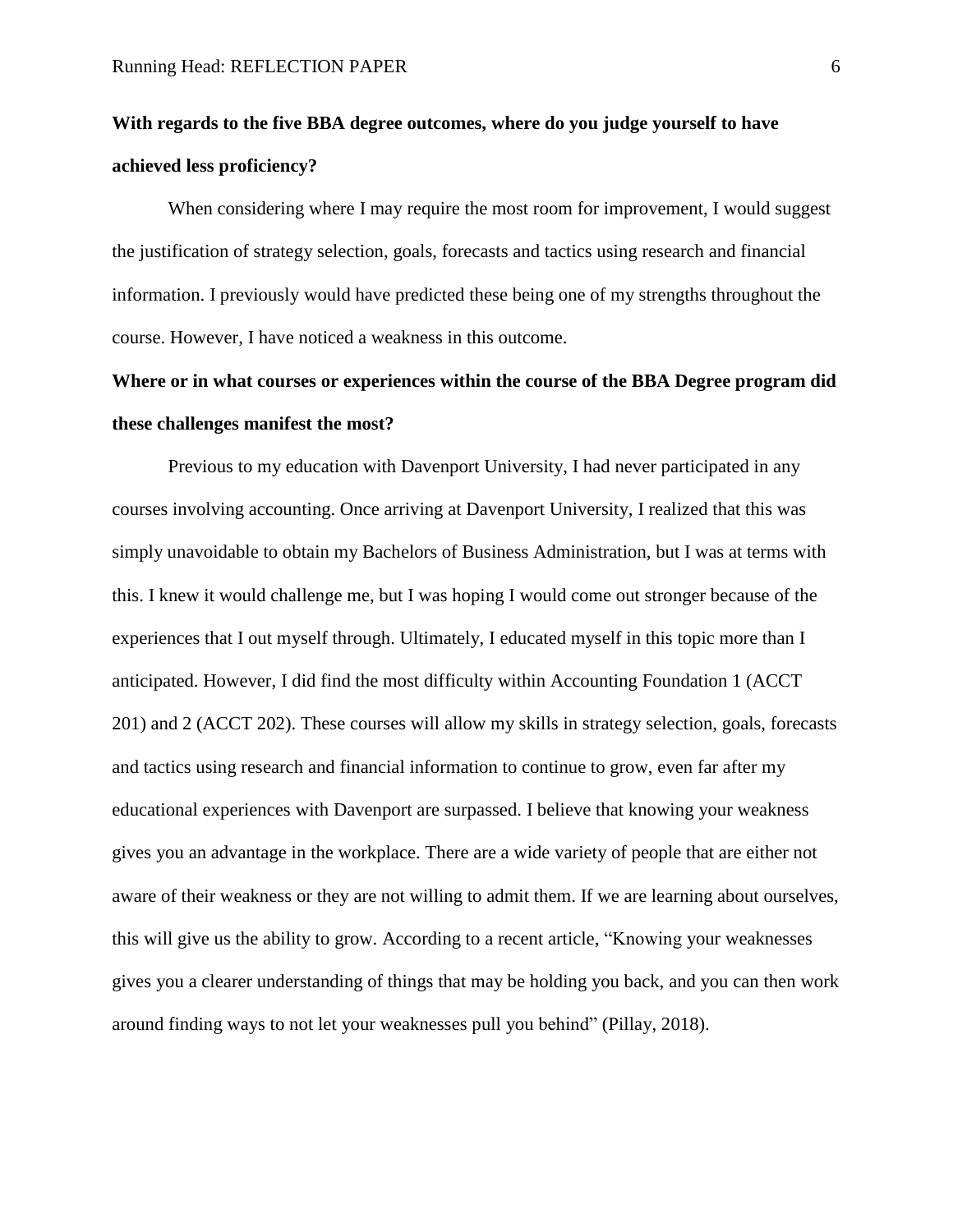# **Reflecting on your BBA degree experience, what would you have done differently to overcome the challenges reflected in the learning outcomes in which you judge yourself to have less proficiency?**

When I allow myself to reflect on my BBA degree experiences, there is not a lot I would have done differently other than dedicate more time and effort than already was put fourth. I was disciplined immensely over the last few years with Davenport University, but we are all human. I believe there is always going to be room for growth and improvement. If I had the chance to go back, I would have focused most of my energy on the learning outcome of analyzing the external and internal environment of an organization using strategic analysis tools to identify entrepreneurial opportunities and opportunities for international expansion. I believe this is an outcome that I could seriously benefit from in my career that I am currently in.

Overall, my experiences I have gained throughout earning my BBA have been life changing. There have been learning outcomes, personal goals, and future endeavors that will be much more successful due to my effective and efficient education that I have obtained throughout the Davenport University BBA degree program.